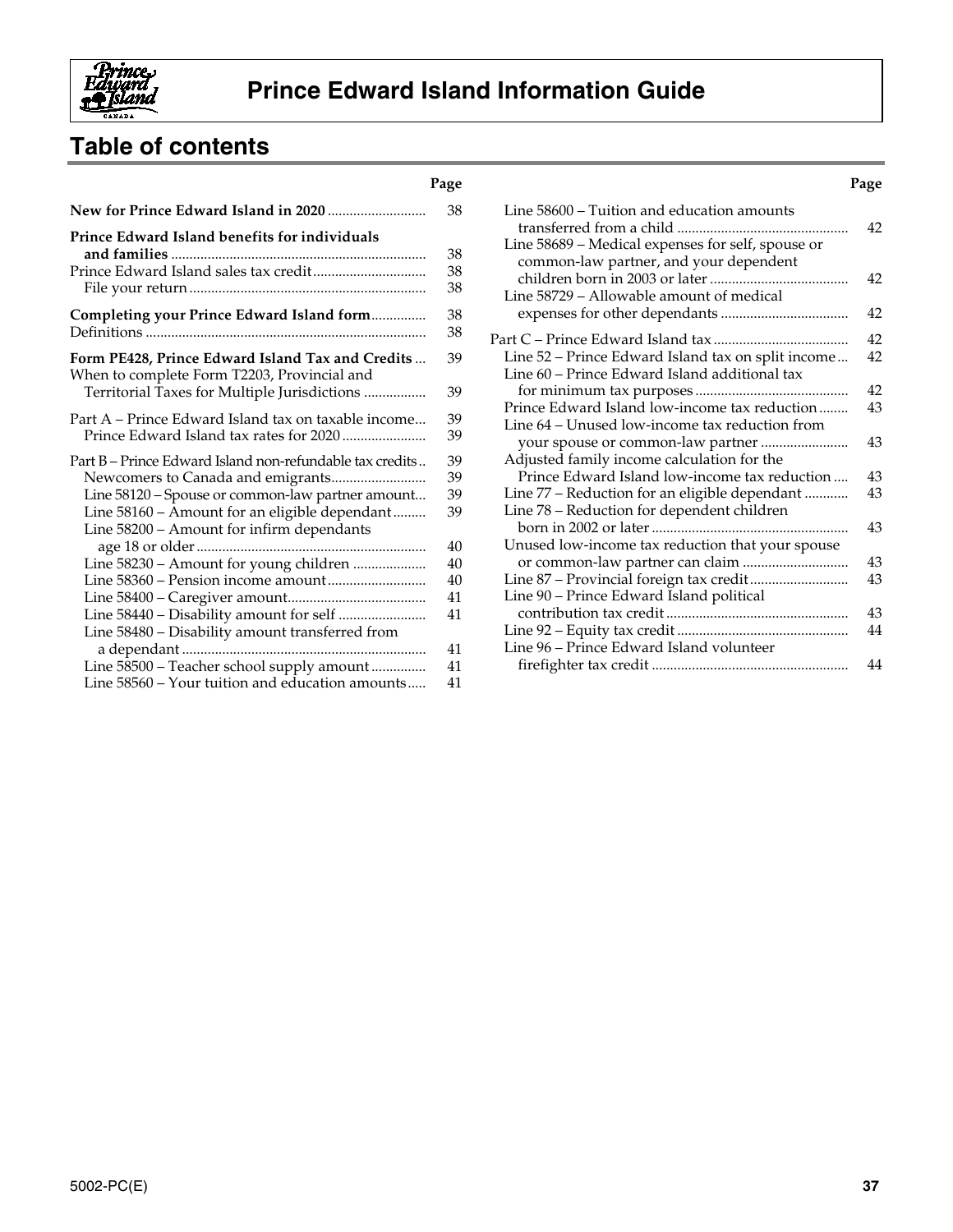# **New for Prince Edward Island in 2020**

The **basic personal amount** has changed.

The **spouse or common-law partner amount** and the **amount for an eligible dependant** have changed.

The adjusted income threshold for the **Prince Edward Island low-income tax reduction** calculation has increased.

Beginning in 2020, the **Prince Edward Island tuition and education amounts** will be reduced by any Canada training credit claimed for the year.

# **Prince Edward Island benefits for individuals and families**

## **Prince Edward Island sales tax credit**

The Prince Edward Island sales tax credit (PEISTC) is a non-taxable amount paid to help offset the increase in sales tax for households with low and modest incomes. This amount is combined with the quarterly federal GST/HST credit payment.

You do not need to apply for the GST/HST credit or the PEISTC. The Canada Revenue Agency (CRA) will use the information from your return to determine if you are entitled to receive these credits.

## **File your return**

To make sure you get your payments on time, you (and your spouse or common-law partner) need to file your 2020 Income Tax and Benefit Return(s) by April 30, 2021. The CRA will use the information from your return(s) to calculate the payments you are entitled to get from these programs.

The PEISTC is fully funded by the Province of Prince Edward Island. For more information about this program, go to **canada.ca/cra-benefits-prov-terr** or call the CRA at **1-800-387-1193**.

## **Completing your Prince Edward Island form**

All the information you need to complete Form PE428, Prince Edward Island Tax and Credits, is included in this package. Complete one copy of Form PE428 and attach it to your return.

Form PE428 and those mentioned in this guide are available at **canada.ca/cra-forms**.

## **Definitions**

**Spouse** refers to a person you are legally married to.

**Common-law partner** refers to a person who is not your spouse but with whom you are in a conjugal relationship and **at least one** of the following conditions applies:

- This person has been living with you in a conjugal relationship for at least 12 continuous months (including any period of time where you were separated for less than 90 days because of a breakdown in the relationship)
- This person is the parent of your child by birth or adoption
- This person has custody and control of your child (or had custody and control immediately before the child turned 19 years of age) and your child is wholly dependent on them for support

**End of the year** means **any** of the following dates:

- December 31, 2020
- the date you left Canada if you emigrated in 2020
- the date of death for a person who died in 2020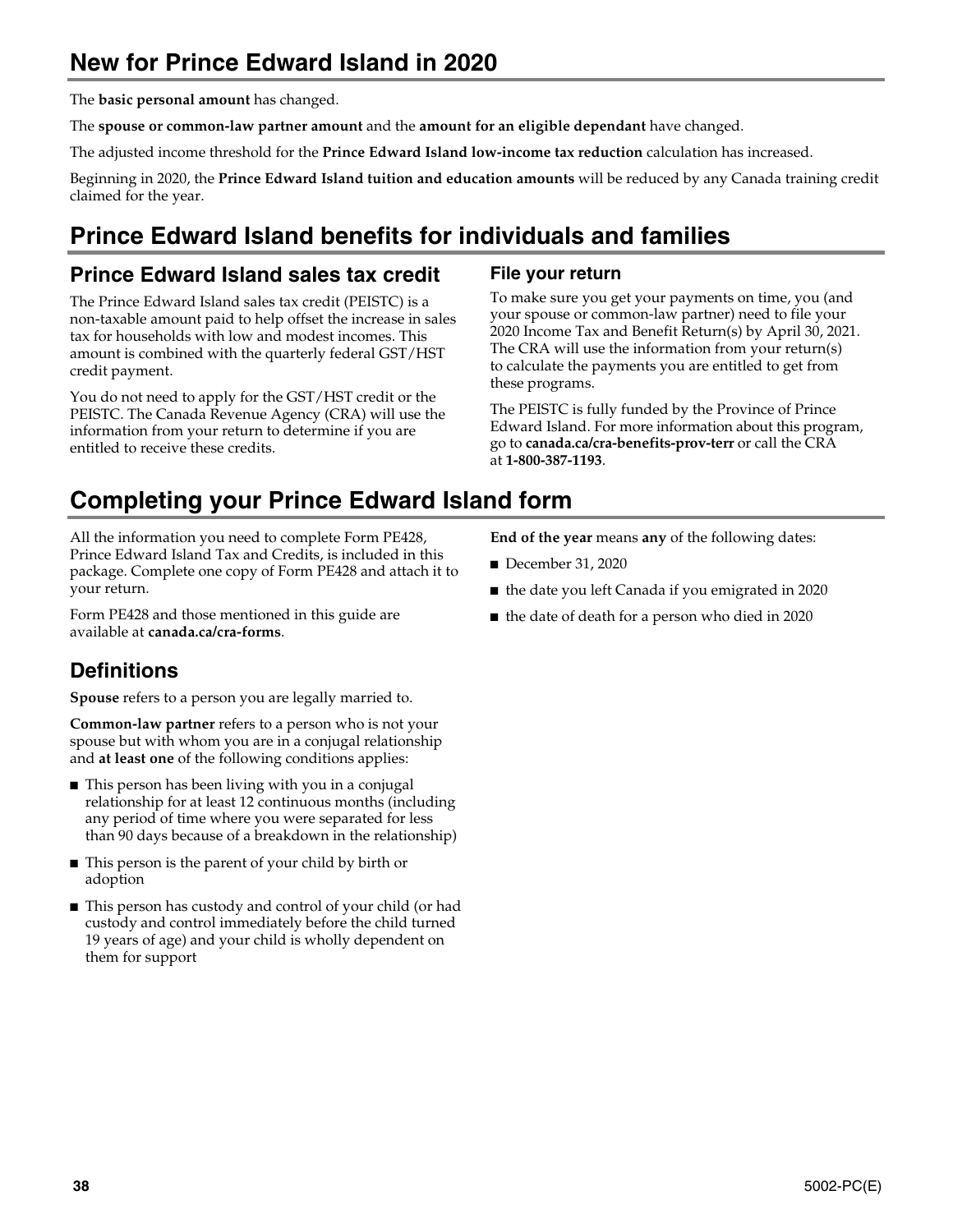# **Form PE428, Prince Edward Island Tax and Credits**

Complete Form PE428 if **one** of the following applies:

- You were a resident of Prince Edward Island at the end of the year
- You were a non-resident of Canada in 2020 and **any** of the following applies:
	- You earned income from employment in Prince Edward Island
	- You received income from a business with a permanent establishment **only** in Prince Edward Island

## **When to complete Form T2203, Provincial and Territorial Taxes for Multiple Jurisdictions**

Complete Form T2203, Provincial and Territorial Taxes for Multiple Jurisdictions, **instead of Form PE428**, if **both** of the following apply:

- You resided in Prince Edward Island on December 31, 2020 (or the date you left Canada if you emigrated in 2020)
- All or part of your 2020 business income (including income received as a retired, inactive, or limited partner) was earned and can be allocated to a permanent establishment **outside** Prince Edward Island

You also must complete Form T2203 if **both** of the following apply:

- You were a non-resident of Canada throughout 2020
- You were carrying on business in **more than one** province or territory in Canada or were receiving income from an office or employment that can reasonably be attributed to duties performed in **more than one** province or territory in Canada

## **Part A – Prince Edward Island tax on taxable income**

## **Prince Edward Island tax rates for 2020**

The following tax rates are used in the calculation of your Prince Edward Island tax on taxable income:

- 9.8% on the portion of your taxable income that is \$31,984 or less, **plus**
- 13.8% on the portion of your taxable income that is more than \$31,984 but not more than \$63,969, **plus**
- 16.7% on the portion of your taxable income that is more than \$63,969

## **Part B – Prince Edward Island non-refundable tax credits**

The eligibility conditions and rules for claiming most Prince Edward Island non-refundable tax credits are the same as those for the federal non-refundable tax credits. However, the amount and calculation of most Prince Edward Island non-refundable tax credits are different from the corresponding federal credits.

## **Newcomers to Canada and emigrants**

As a newcomer or an emigrant, you may be limited in the amount you can claim for certain provincial non-refundable tax credits.

If you reduced your claim for any of the following federal amounts, you also need to reduce your claim for the corresponding provincial amount in the same manner.

| Federal amount<br>on your return | Corresponding provincial<br>amount on Form PE428 |
|----------------------------------|--------------------------------------------------|
| line 30000                       | line 58040                                       |
| line 30100                       | line 58080                                       |
| line 30300                       | line 58120                                       |
| line 30400                       | line 58160                                       |
| line 30425                       | line 58200                                       |
| line 30450                       | line 58400                                       |
| line 31600                       | line 58440                                       |
| line 31800                       | line 58480                                       |
| line 32400                       | line 58600                                       |
| line 32600                       | line 58640                                       |

#### **Note**

You may also need to reduce your claim for line 58230 of your Form PE428 if you were a newcomer to Canada or an emigrant in 2020.

For examples on how to calculate these amounts, see Guide T4055, Newcomers to Canada.

## **Line 58120 – Spouse or common-law partner amount**

You can claim this amount if the rules are met for claiming the amount on line 30300 of your return and your spouse's or common-law partner's net income from line 23600 of their return (or the amount that it would be if they filed a return) is **less than \$9,342**.

## **Line 58160 – Amount for an eligible dependant**

You can claim this amount if the rules are met for claiming the amount on line 30400 of your return and your dependant's net income from line 23600 of their return (or the amount that it would be if they filed a return) is **less than \$9,342**.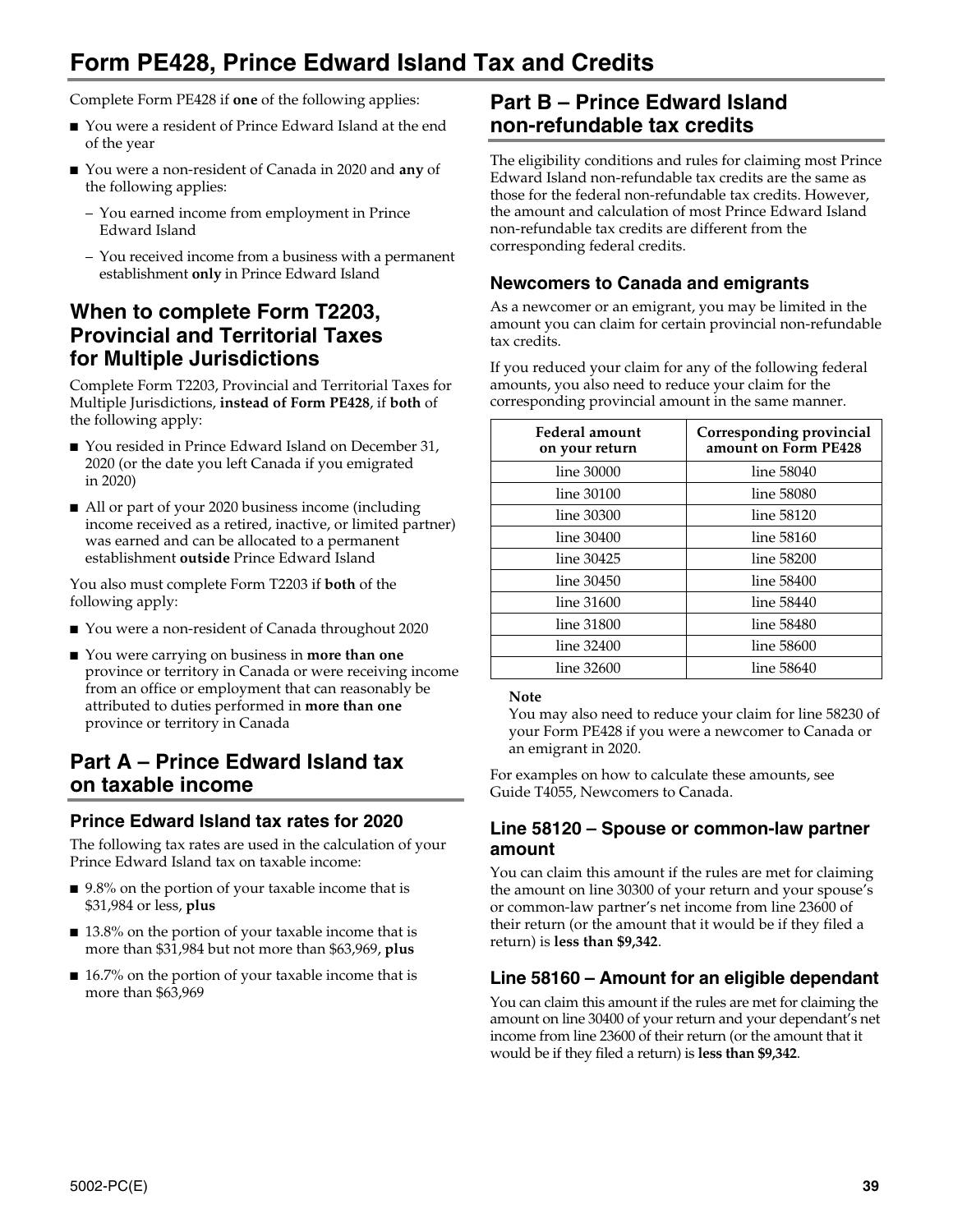## **Line 58200 – Amount for infirm dependants age 18 or older**

You can claim up to \$2,446 for each of your (or your spouse's or common-law partner's) dependent children or grandchildren born in 2002 or earlier who has an impairment in physical or mental functions.

You can also claim this amount for more than one person if each one meets **all** of the following conditions:

- They are your (or your spouse's or common-law partner's) parent, grandparent, brother, sister, aunt, uncle, niece, or nephew
- They were 18 years of age or older
- They were dependent on you (or on you and others) because of an impairment in physical or mental functions
- They were a resident of Canada at any time in the year

#### **Notes**

You **cannot** claim this amount for a person who was only visiting you.

A **parent** includes someone you were completely dependent upon and who had custody and control of you when you were under 19 years of age.

A **child** includes someone who is completely dependent upon you for support and whom you have custody and control of, even if they are older than you.

You can claim this amount only if the dependant's net income from line 23600 of their return (or the amount that it would be if they filed a return) is **less than \$7,412**.

If you had to make support payments for a child, you cannot claim an amount on line 58200 for that child unless **both** of the following conditions apply:

- You were separated from your spouse or common-law partner for only part of 2020 because of a breakdown in your relationship
- You did not claim any support amounts paid to your spouse or common-law partner on line 22000 of your return

If **both** of these conditions are met, you can claim whichever of the following amounts is better for you:

- line 58200 of your Form PE428
- line 22000 of your return

#### **How to claim this amount**

Complete the calculation for line 58200 using Worksheet PE428. If you are claiming this amount for more than one dependant, enter the total amount on line 58200 of your Form PE428.

#### **Note**

The CRA may ask for a signed statement from a medical practitioner showing when the impairment began and how long it is expected to last. You do **not** need a signed statement from a medical practitioner if the CRA already has an approved Form T2201, Disability Tax Credit Certificate, for a specified period. The notice of determination will show which years you are eligible for.

#### **Claim made by more than one person**

If you and another person support the same dependant, you can split the claim for that dependant. However, the total amount of your claim and the other person's claim cannot be more than the maximum amount allowed for that dependant.

## **Line 58230 – Amount for young children**

You can claim this amount if you were a resident of Prince Edward Island at the end of the year and you had a dependent child who was less than six years of age.

You can claim \$100 per month for each child if **all** of the following conditions are met for each month you are claiming:

- The child was living with you on the first day of the month
- The child was less than six years of age on the first day of the month
- No one else claimed this amount for the child for the month
- No one has received a special allowance under the Children's Special Allowances Act for the child for any of the months

If you had a spouse or common-law partner at the end of the year, only the person with the lower net income (including zero income) can claim this amount. If you and your spouse or common-law partner have equal net incomes, you have to decide who will claim this amount.

#### **How to claim this amount**

Complete the chart "Details of amount for young children" on your Form PE428.

Enter the details for each child you are claiming including the number of eligible months you are claiming for that child.

Enter the **total** number of eligible months you are claiming for **all** children on line 58229 of your Form PE428. Multiply the number of eligible months by \$100 and enter the total amount on line 58230.

The maximum amount you can claim for 2020 is \$1,200 for each dependent child.

## **Line 58360 – Pension income amount**

The amount you can claim on line 58360 is the amount on line 31400 of your return **or** \$1,000, **whichever is less**.

#### **Note**

Only residents of Prince Edward Island are eligible for this amount. If you were not a resident of Prince Edward Island at the end of the year, you cannot claim this credit when calculating your Prince Edward Island tax even if you may have received income from a source in Prince Edward Island in 2020.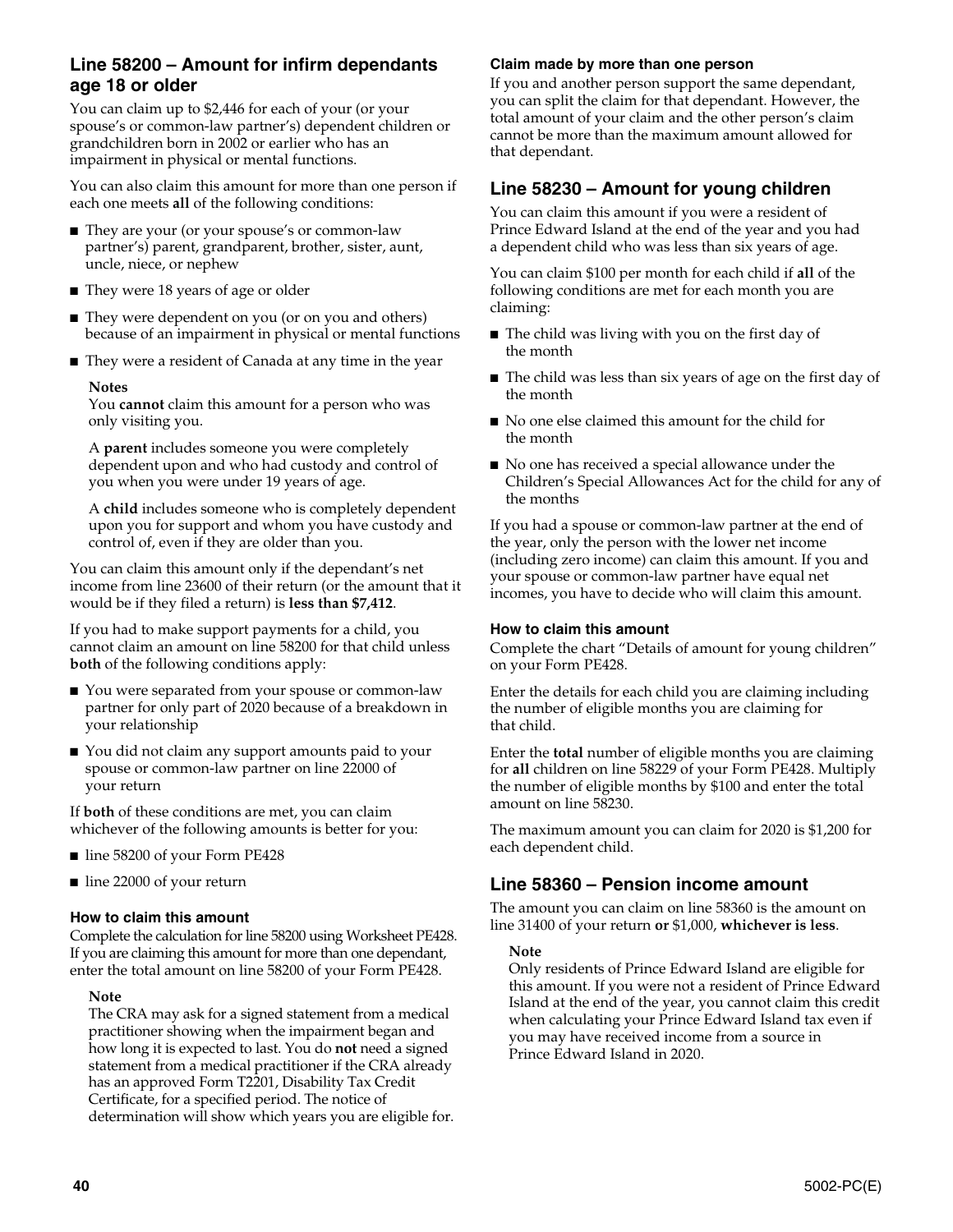## **Line 58400 – Caregiver amount**

If, at any time in 2020, you (alone or with another person) kept a dwelling where you and one or more of your dependants lived, you may be able to claim up to \$2,446 for each dependant.

Each dependant must be **one** of the following:

- your (or your spouse's or common-law partner's) child or grandchild
- your (or your spouse's or common-law partner's) brother, sister, niece, nephew, aunt, uncle, parent, or grandparent who was a resident in Canada

#### **Note**

You **cannot** claim this amount for a person who was only visiting you.

Also, each dependant must meet **all** of the following conditions:

- They were 18 years of age or older when they lived with you
- Their net income in 2020 from line 23600 of their return (or the amount that it would be if they filed a return) was **less than \$14,399**
- They were dependent upon you because of an impairment in physical or mental functions, or they were your (or your spouse's or common-law partner's) parent or grandparent born in 1955 or earlier

If you had to make support payments for a child, you cannot claim an amount on line 58400 for that child unless **both** of the following conditions apply:

- You were separated from your spouse or common-law partner for only part of 2020 because of a breakdown in your relationship
- You did not claim any support amounts paid to your spouse or common-law partner on line 22000 of your return

If **both** of these conditions are met, you can claim whichever of the following amounts is better for you:

- line 58400 of your Form PE428
- line 22000 of your return

#### **How to claim this amount**

Complete the calculation for line 58400 using Worksheet PE428. If you are claiming this amount for more than one dependant, enter the total amount on line 58400 of your Form PE428.

#### **Claim made by more than one person**

If you and another person support the same dependant, you can split the claim for that dependant. However, the total amount of your claim and the other person's claim cannot be more than the maximum amount allowed for that dependant.

#### **Notes**

If you or someone else is claiming the caregiver amount (line 58400) for a dependant, you cannot claim the amount for infirm dependants age 18 or older (line 58200) for that dependant.

If someone other than you is claiming the amount for an eligible dependant (line 58160), you cannot claim the caregiver amount for that dependant.

## **Line 58440 – Disability amount for self**

You can claim this amount if the rules are met for claiming the amount on line 31600 of your return.

If you were 18 years of age or older at the end of the year, enter \$6,890 on line 58440 of your Form PE428.

If you were under 18 years of age at the end of the year, use Worksheet PE428 to calculate the amount to enter on line 58440.

## **Line 58480 – Disability amount transferred from a dependant**

You can claim this amount if the rules are met for claiming the amount on line 31800 of your return.

**Note**

If you and your dependant were not residents of the same province or territory at the end of the year, special rules may apply. For more information, call the CRA at **1-800-959-8281**.

## **Line 58500 – Teacher school supply amount**

You can claim up to \$500 for expenses incurred in 2020 to buy eligible school supplies if you meet **all** of the following conditions:

- You were a teacher or member of the program staff of an early learning and child care centre
- You resided in Prince Edward Island at the end of the year
- You bought the supplies with your own money

Eligible school supplies are listed in the guidelines available from your principal or child care facility operator.

#### **How to claim this amount**

List the supplies that you bought using the approval form included with the guidelines.

#### **Supporting documents**

If you are filing a paper return, do not send any supporting documents. Keep all your documents in case you are asked to provide them later.

### **Line 58560 – Your tuition and education amounts**

Complete Schedule PE(S11), Prince Edward Island Tuition and Education Amounts.

#### **Note**

If you claimed the Canada Training Credit (CTC) on line 45350 of your return, the amount you enter on line 59140 of your Schedule PE(S11) is already reduced by the CTC claimed.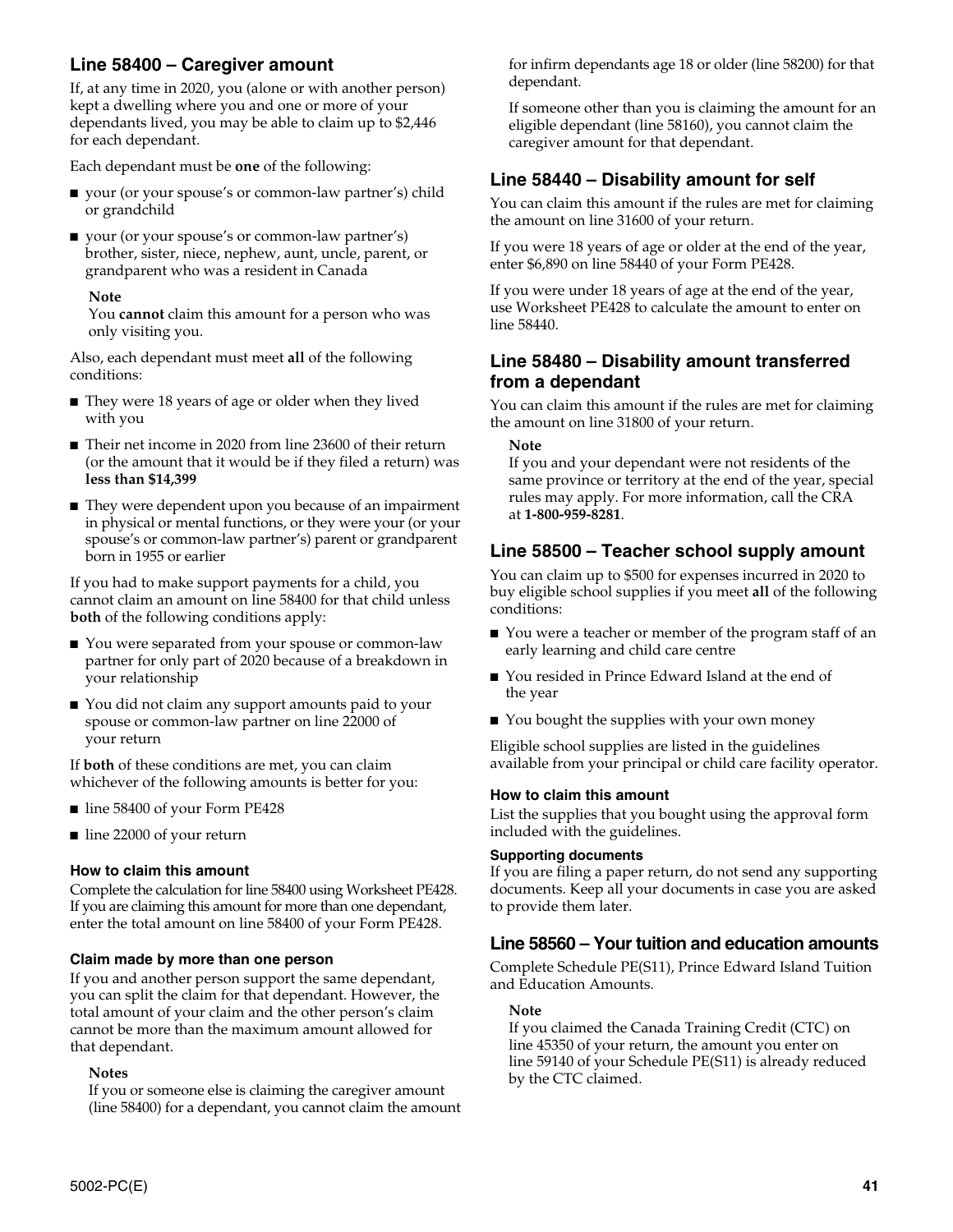#### **Transferring amounts**

If you do not use all of your 2020 tuition and education amounts to reduce your provincial income tax to zero, you can transfer all or part of the unused amount to **one** of the following designated individuals:

- your spouse or common-law partner (who would claim it on line 59090 of their Schedule PE(S2))
- your parent or grandparent (who would claim it on line 58600 of their Form PE428)
- your spouse's or common-law partner's parent or grandparent (who would claim it on line 58600 of their Form PE428)

#### **Note**

If your spouse or common law partner is claiming an amount for you on line 58120 or line 58640 of their Form PE428, you cannot transfer your unused currentyear amount to your (or your spouse's or common-law partner's) parent or grandparent.

To **designate** who can claim the transferred amount and to **specify** the provincial amount they can claim, complete any of the following designated forms that you received as a student:

- Form T2202, Tuition and Enrolment Certificate
- Form TL11A, Tuition and Enrolment Certificate University Outside Canada
- Form TL11C, Tuition and Enrolment Certificate Commuter to the United States

Complete the "Transfer or carryforward of unused amounts" section of Schedule PE(S11) to transfer an amount.

#### **Carrying forward amounts**

Complete the "Transfer or carryforward of unused amounts" section of Schedule PE(S11) to calculate the amount you can carry forward to a future year.

This amount is the part of your tuition and education amounts that you are not claiming for the current year and are not transferring to a designated individual.

#### **Supporting documents**

If you are filing a paper return, attach your completed Schedule PE(S11). Keep your supporting documents in case you are asked to provide them later.

## **Line 58600 – Tuition and education amounts transferred from a child**

You may be able to claim the transfer of all or part of the unused 2020 tuition and education amounts from your child or grandchild or their spouse or common-law partner.

The maximum amount each student can transfer to you is \$5,000 **minus** the amount that they claimed.

#### **How to claim this amount**

Enter, on line 58600, the total of all tuition and education amounts transferred to you from each student as shown on their forms T2202, TL11A, or TL11C.

#### **Notes**

The student must enter this amount on line 59200 of their Schedule PE(S11). They may choose to transfer an amount that is less than the available provincial amount.

The student cannot transfer to you any unused tuition and education amounts carried forward from previous years.

If you and the student were not residents of the same province or territory on December 31, 2020, special rules may apply. For more information, call the CRA at **1-800-959-8281**.

### **Line 58689 – Medical expenses for self, spouse or common-law partner, and your dependent children born in 2003 or later**

The medical expenses you can claim on line 58689 are the same as those you can claim on line 33099 of your return. They also have to cover the same 12-month period ending in 2020 and must be expenses that were not claimed for 2019.

## **Line 58729 – Allowable amount of medical expenses for other dependants**

You can claim medical expenses for other dependants in addition to the medical expenses for self, spouse or common-law partner, and your dependent children born in 2003 or later on line 58689.

The medical expenses you can claim on line 58729 are the same as those you can claim on line 33199 of your return. They also have to cover the same 12-month period ending in 2020 and must be expenses that were not claimed for 2019.

## **Part C – Prince Edward Island tax**

## **Line 52 – Prince Edward Island tax on split income**

If you are reporting federal tax on split income on line 40424 of your return, complete Part 3 of Form T1206, Tax on Split Income, to calculate the Prince Edward Island tax to enter on line 42800 of your return.

## **Line 60 – Prince Edward Island additional tax for minimum tax purposes**

If you need to pay federal minimum tax as calculated on Form T691, Alternative Minimum Tax, complete the calculation on line 60 of your Form PE428 to determine your Prince Edward Island additional tax for minimum tax purposes.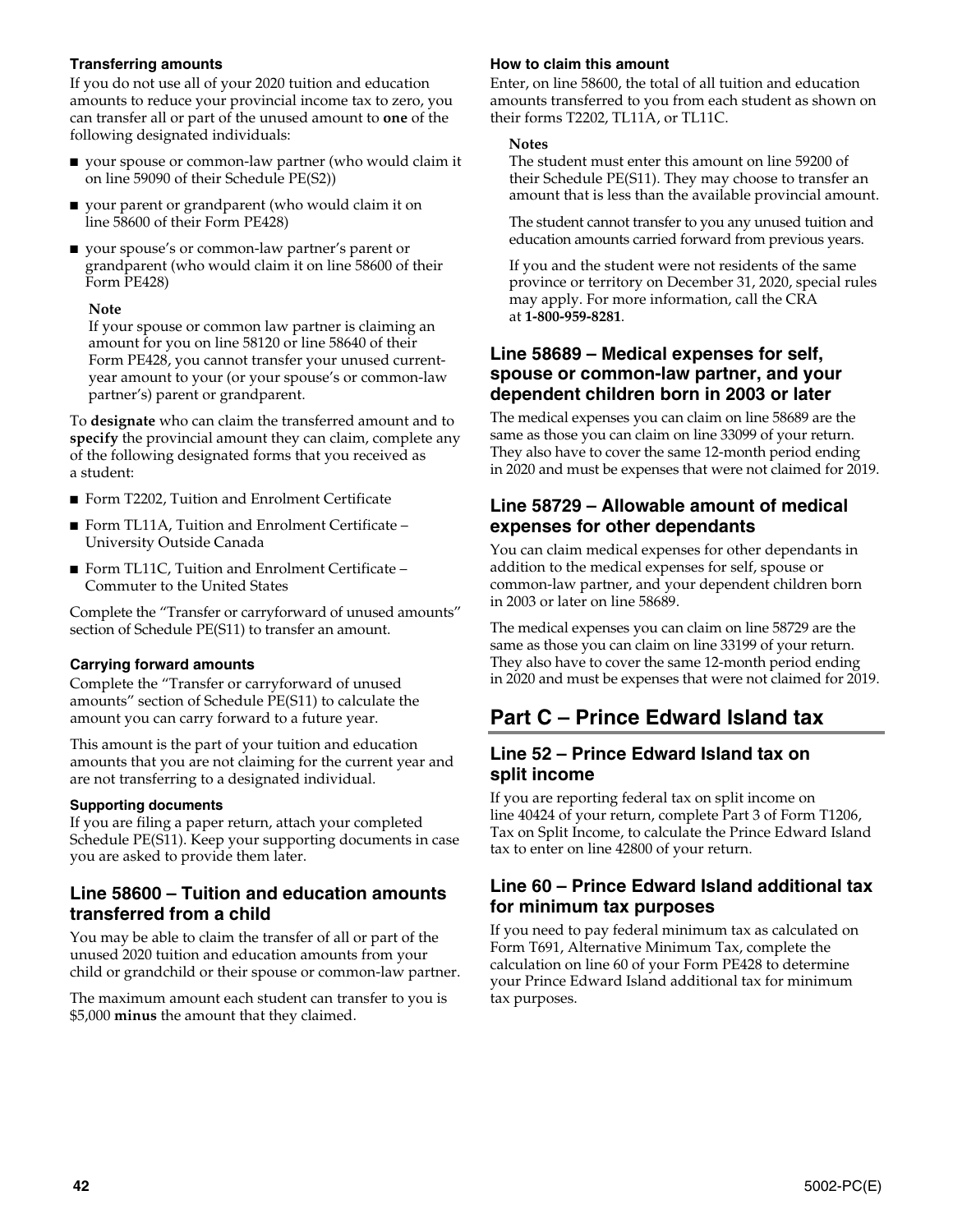## **Prince Edward Island low-income tax reduction**

You can claim the Prince Edward Island low-income tax reduction if you were a resident of Prince Edward Island on December 31, 2020, and **any** of the following conditions applies to you:

- You were 19 years of age or older
- You had a spouse or common-law partner
- You were a parent

If you had a spouse or common-law partner on December 31, 2020, you and your spouse or common-law partner need to decide who will claim this reduction for your family. The other spouse or common-law partner can claim any unused amount on their Form PE428.

You **cannot** claim this tax reduction if, on December 31, 2020, you were confined to a prison or a similar institution for a total of more than six months during 2020.

You **cannot** claim the tax reduction for a person who died in 2020.

## **Line 64 – Unused low-income tax reduction from your spouse or common-law partner**

If you had a spouse or common-law partner on December 31, 2020, and they did not need to use all of the low-income tax reduction to reduce their Prince Edward Island tax to zero, you can claim their unused amount from their Form PE428 on line 64 of your Form PE428.

## **Adjusted family income calculation for the Prince Edward Island low-income tax reduction**

To calculate your **adjusted family income**, complete lines 66 to 71 of your Form PE428 using the information from your and your spouse's or common-law partner's returns for the year.

## **Line 77 – Reduction for an eligible dependant**

Claim \$350 if you claimed an amount for an eligible dependant on line 58160 of your Form PE428 and you did **not** claim an amount on line 75.

## **Line 78 – Reduction for dependent children born in 2002 or later**

Enter on line 60999 the number of dependent children you are claiming who were born in 2002 or later.

Claim \$300 for each dependant.

#### **Notes**

You **cannot** claim this reduction for a child you claimed on line 77 of your Form PE428.

Only one person can claim the tax reduction for a child.

#### **Who is a dependent child?**

A dependent child is a child who, on December 31, 2020, met **all** of the following conditions:

- They were 18 years of age or younger
- They did not have a spouse or common-law partner
- They were not a parent
- They lived with you or were claimed as a dependant only by you or your spouse or common-law partner

## **Unused low-income tax reduction that your spouse or common-law partner can claim**

If you had a spouse or common-law partner on December 31, 2020, they can claim on their Form PE428 any amount of the low-income tax reduction that you do not need to use to reduce your Prince Edward Island tax to zero.

Complete lines 97 to 99 of your Form PE428 to calculate the unused amount that your spouse or common-law partner can claim on line 64 of their Form PE428.

## **Line 87 – Provincial foreign tax credit**

If your federal foreign tax credit on non-business income is less than the related tax you paid to a foreign country, you may be able to claim a provincial foreign tax credit.

#### **How to claim this credit**

Complete Form T2036, Provincial or Territorial Foreign Tax Credit.

#### **Supporting documents**

If you are filing a paper return, attach your Form T2036.

### **Line 90 – Prince Edward Island political contribution tax credit**

You can claim this credit if, in 2020, you contributed to a registered political party of Prince Edward Island or to a candidate seeking election to the Prince Edward Island Legislative Assembly.

#### **How to claim this credit**

Enter your total political contributions made in 2020 on line 63420 of your Form PE428. Then calculate and enter your credit on line 90 as follows:

- For contributions of **more than \$1,150**, enter \$500 on line 90 of your Form PE428
- For contributions of **\$1,150 or less**, complete the calculation for line 90 using Worksheet PE428

#### **Supporting documents**

If you are filing a paper return, attach the official receipt (signed by an official of the recognized political party, or by the candidate's agent) for each contribution.